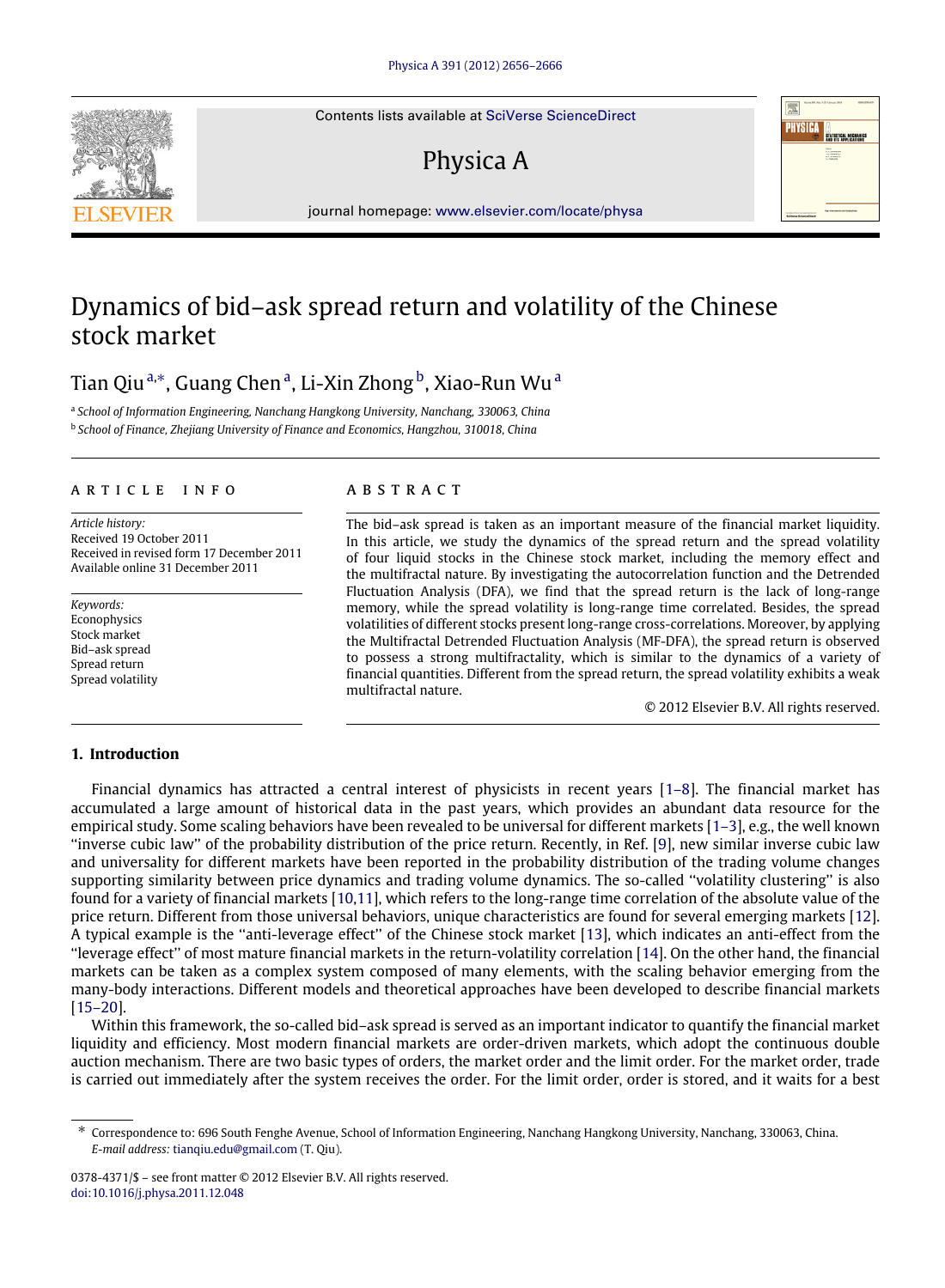price for trading. The buy limit order is called bid, and the sell limit order is called ask. The bid–ask spread refers to the price difference between the lowest ask price and the highest bid price. Generally speaking, the lower the spread, the smaller the transaction cost, and also a higher liquidity of the market.

So far, statistical properties of the bid–ask spread of the limit-orders have been widely studied [\[21–24\]](#page--1-8). Empirical study shows that, the probability distribution of the bid–ask spread obeys a power law behavior, with the exponent around 3.0 [\[22,](#page--1-9)[23\]](#page--1-10). Long-range time correlation of the bid–ask spread is also revealed for different markets, including the Chinese stock market [\[22](#page--1-9)[,24\]](#page--1-11). In addition, different from the multifractality of a variety of financial quantities, the bid–ask spread is reported to be mono-fractal for the Chinese stock market [\[24\]](#page--1-11). On the other hand, a lot of work contributes to the order flow dynamics, and the microscopic mechanism of price formation [\[21–23](#page--1-8)[,25–30\]](#page--1-12). However, the dynamics of the spread return and the spread volatility has not been analyzed or reported in detail, to our knowledge. The spread return is defined as the logarithm change of bid–ask spread between two successive time points, and the spread volatility is defined as the magnitude of the spread return. In fact, in finance, one concerns more on the price return or the price volatility, rather than the price itself. Similarly, it is essential to investigate the bid–ask spread return and the spread volatility dynamics.

With this incentive, in this paper, we study the dynamics of the spread return and the spread volatility. Based on the tickby-tick data of four liquid stocks in the Chinese stock market, we investigate the memory effect of the spread return and the spread volatility by applying the autocorrelation function and the Detrended Fluctuation Analysis (DFA). Multifractal nature of the spread return and the spread volatility is also revealed, by employing the Multifractal Detrended Fluctuation Analysis (MF-DFA).

The remainder of this paper is organized as follows. In the next section, we present the datasets we analyzed. In Section [3,](#page-1-0) we introduce the definition of the bid–ask spread, the spread return, and the spread volatility, and then we focus on the memory effect of the spread return and the spread volatility in Section [4.](#page--1-13) In Section [5,](#page--1-14) we emphasize the multifractal nature of the spread return and the spread volatility. Finally comes the conclusion.

### **2. Datasets**

The Chinese stock market is an order-driven market based on the continuous double auction [\[24,](#page--1-11)[31](#page--1-15)[,32\]](#page--1-16). Before July 1, 2006, only limit orders were permitted to submit in the order placement. The Chinese stock market is composed of two stock exchanges, the Shanghai Stock Exchange (SHSE) and the Shenzhen Stock Exchange (SZSE). The SHSE was established on November 26, 1990, and the SZSE was established on December 1, 1990. The dataset we analyzed is based on the tickby-tick data of 4 liquid stocks listed on the SHSE and the SZSE, i.e., the Shenzhen Development Bank Co., Ltd (SDB) stock, the Guangdong Electric Power Development Co., Ltd. (GEP) stock, the Datang Telecom Co., Ltd (DTT) stock, and the Shanghai Lujiazui Finance and Trade Zone Co., Ltd (SLFT) stock. The time scale of the datasets covers 3 whole year from 2004 to 2006, and the time resolution of the data record is about 15 s on average.

#### <span id="page-1-0"></span>**3. Definition of the spread return and the spread volatility**

Different definitions of the bid–ask spread have been proposed [\[21,](#page--1-8)[23](#page--1-10)[,27](#page--1-17)[,33–38\]](#page--1-18). In our study, we define the bid–ask spread*<sup>S</sup>* as the price difference between the lowest ask price and the highest bid price, which reads,

$$
\widetilde{S}(t') = a(t') - b(t'),\tag{1}
$$

where  $a(t')$  and  $b(t')$  are the lowest ask price and the highest bid price at time  $t'$ , respectively. To quantify the spread  $\tilde{S}$  at a same time scale, we define a rescaled spread *S* in a time interval ∆*t* as [\[21\]](#page--1-8),

$$
S(t') = \frac{1}{N} \sum_{i=1}^{N} \widetilde{S}_i(t'),\tag{2}
$$

where *N* is the total number of transactions in the time interval ∆*t*. In this article, we study the time scale ∆*t* = 1 minute. The original spread return is defined as the logarithm change between two consecutive values of the rescaled spread,

$$
\widetilde{R}(t') = \ln\left(\frac{S(t')}{S(t'-1)}\right). \tag{3}
$$

The original spread volatility is then defined as the absolute value of the original spread return, i.e.,  $\widetilde{V}(t') = |\widetilde{R}(t')|$ .

It has been reported that the bid–ask spread shows similar characteristics as a number of financial quantities, such as the long-range time-correlation of the spread series. However, the spread is also found to present some unique feature. For example, the spread exhibits a mono-fractal characteristic [\[24\]](#page--1-11), which is different from the multifractality of most financial quantities. What feature could the spread return and the spread volatility present? In the following section, we then investigate the memory effect of the spread return and the spread volatility.